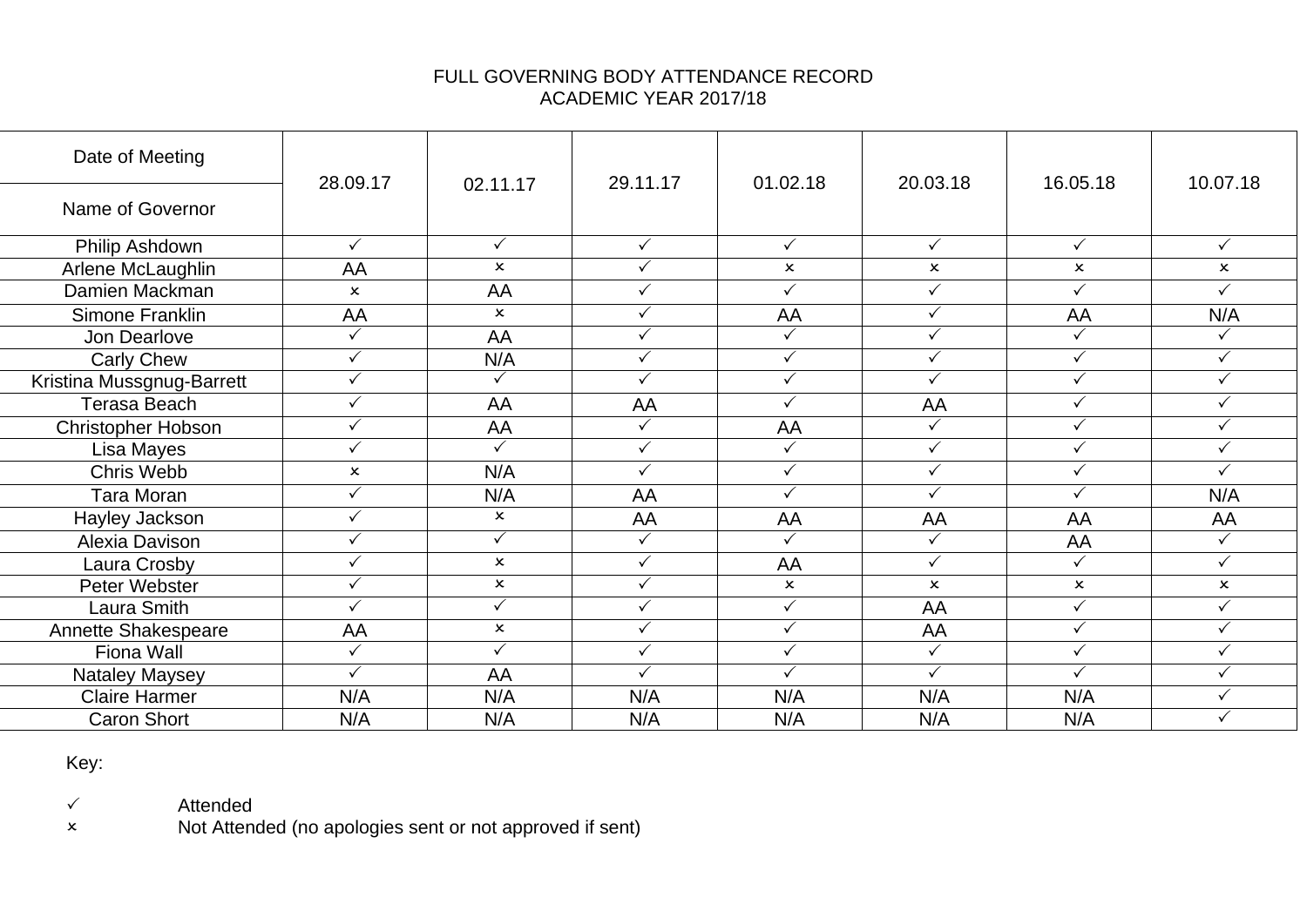## FINANCE AND STAFFING COMMITTEE ATTENDANCE RECORD ACADEMIC YEAR 2015-2016

| Date of Meeting              | 19.09.17                  | 16.11.17                  | 24.01.18                  |                           |                           |
|------------------------------|---------------------------|---------------------------|---------------------------|---------------------------|---------------------------|
| Name of Governor             |                           |                           |                           | 01.05.18                  | 07.06.18                  |
| Philip Ashdown               | $\checkmark$              | $\checkmark$              | $\checkmark$              | $\checkmark$              |                           |
| Arlene McLaughlin            | $\boldsymbol{\mathsf{x}}$ | $\boldsymbol{\mathsf{x}}$ | $\boldsymbol{\mathsf{x}}$ | $\boldsymbol{\mathsf{x}}$ | $\boldsymbol{\mathsf{x}}$ |
| Damien Mackman (Chair)       | $\boldsymbol{\mathsf{x}}$ | $\checkmark$              | $\checkmark$              | ✓                         |                           |
| Chris Webb                   | $\checkmark$              | AA                        | ✓                         |                           | AA                        |
| Kristina Mussgnug-Barrett    | $\checkmark$              | $\checkmark$              | $\checkmark$              |                           |                           |
| Lisa Mayes                   | $\checkmark$              | AA                        | $\checkmark$              | ✓                         |                           |
| Christopher Hobson           | N/A                       | N/A                       | $\checkmark$              | $\checkmark$              |                           |
| Annette Shakespeare          | N/A                       | N/A                       | $\checkmark$              | ✓                         | ✓                         |
| Peter Webster                | N/A                       | N/A                       | AA                        | $\boldsymbol{\mathsf{x}}$ | $\boldsymbol{\mathsf{x}}$ |
| Hayley Jackson               | N/A                       | N/A                       | AA                        | AA                        | AA                        |
| Cathy Millen (By Invitation) | $\checkmark$              | $\checkmark$              | $\checkmark$              | $\checkmark$              |                           |
|                              |                           |                           |                           |                           |                           |

Key: